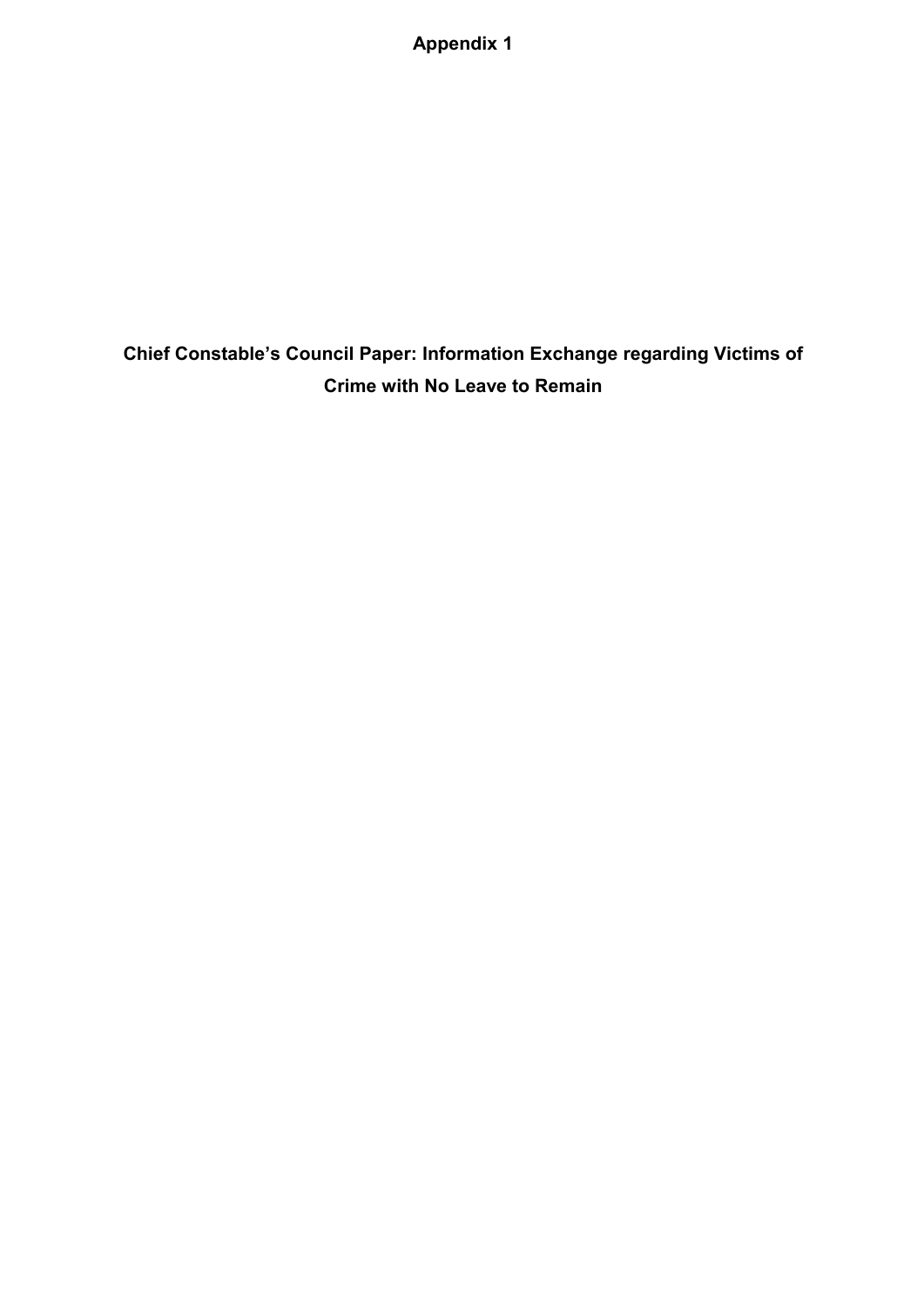

# **Chief Constables' Council**

## **Information Exchange regarding Victims of Crime with No Leave to Remain**

### **3 October 2018/Agenda Item: Regional**

| <b>Security Classification</b>                                                                                                                                | OFFICIAL                                                 |
|---------------------------------------------------------------------------------------------------------------------------------------------------------------|----------------------------------------------------------|
| Papers cannot be accepted without a security classification in compliance                                                                                     |                                                          |
| with the Government Security Classification (GSC) Policy (Protective                                                                                          |                                                          |
| Marking has no relevance to FOI):                                                                                                                             |                                                          |
| Freedom of information (FOI)                                                                                                                                  |                                                          |
| This document (including attachments and appendices) may be subject to an FOI request and the NPCC FOI Officer & Decision Maker will consult with you         |                                                          |
| on receipt of a request prior to any disclosure.                                                                                                              |                                                          |
| Author:                                                                                                                                                       | CC Shaun Sawyer & ACC Jeremy Burton                      |
| Force/Organisation:                                                                                                                                           | Devon and Cornwall Constabulary and Surrey-Sussex Police |
| Date Created:                                                                                                                                                 | 06/09/2018                                               |
| <b>Coordination Committee:</b>                                                                                                                                | Crime Operations Coordination Committee                  |
| Portfolio:                                                                                                                                                    | Modern Slavery & Organised Immigration Crime             |
| Attachments @ para                                                                                                                                            | N/A                                                      |
| <b>Information Governance &amp; Security</b>                                                                                                                  |                                                          |
|                                                                                                                                                               |                                                          |
| In compliance with the Government's Security Policy Framework's (SPF) mandatory requirements, please ensure any onsite printing is supervised and             |                                                          |
| storage and security of papers are in compliance with the SPF. Dissemination or further distribution of this paper is strictly on a need to know basis and in |                                                          |
| compliance with other security controls and legislative obligations. If you require any advice, please contact npcc.foi.request@cru.pnn.police.uk             |                                                          |
| https://www.gov.uk/government/publications/security-policy-framework/hmg-security-policy-framework#risk-management                                            |                                                          |
|                                                                                                                                                               |                                                          |

#### **1. INTRODUCTION**

- 1.1. This paper seeks to achieve a national position regarding the exchange of information with Immigration Enforcement (IE) about victims or witnesses to a crime who identify, or are identified to police during the course of enquiries as suspected of being in the UK illegally or without leave to remain. It seeks to reinforce the principle that they are safeguarded and protected and that both police and immigration enforcement are able to manage their response to the individual appropriately.
- 1.2. The paper refers to victims and witnesses of all types of crime, not exclusively modern slavery.

#### **2. BACKGROUND**

- 2.1. In late 2017, the media reported instances of victims attending police stations to report serious offences who were subsequently identified as not having the right to remain or to enter the UK, resulting in immigration offences detention. This resulted in a joint letter in December 2017 to forces from CC Cooke, CC Bailey, and CC Sawyer on behalf of their respective portfolios, outlining similar principles to those within #4 below.
- 2.2. Follow up enquiries by the NPCC OIC & MS portfolio did not identify other cases in which the same circumstances arose, but did identify that the approach to sharing information with Immigration



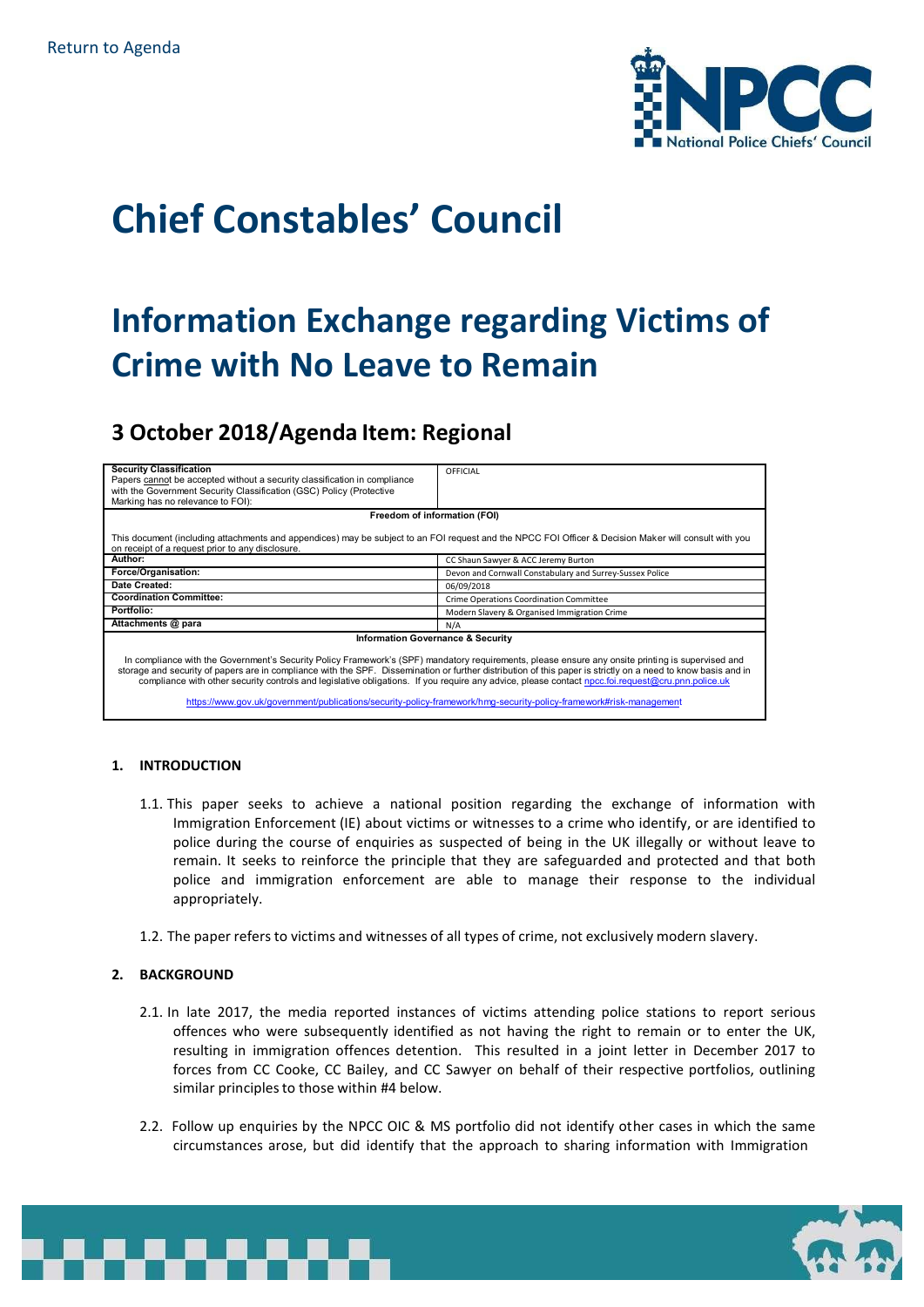Enforcement was inconsistent across forces, potentially leading to different responses to and support afforded to victims.

- 2.3. This issue is of heightened interest post-Windrush with police forces receiving FOI enquiries regarding their information exchange with Immigration Enforcement which highlight the potentially inconsistent response. The Equality and Human Rights Commission has requested updated information from the NPCC Lead including information about the circumstances in which PNC checks are carried out on victims of crime in order to enable them to discharge their statutory duties under the Equalities Act 2006.
- 2.4. The police service generally has clear processes to follow in relation to processing and developing information about victims and offenders when a crime is reported, and recognises the importance of safeguarding and signposting wider support for both victims and suspects.
- 2.5. The issue of a person reporting a crime who transpires to be in the UK without leave to remain is one of those more complex areas where our response needs to be more considered, as inappropriate action or inaction could lead to that individual being exposed to exploitation or vulnerability.
- 2.6. During an investigation, there will be a number of reasons why an investigator will research information relating to a victim, including but not limited to checks against local and national police databases. For example, PNC holds valuable information on police and court disposals, warnings around mental health, use of weapons and any other identified potential dangers that will assist in assessing risk to the victim, the public, and to the law enforcement and other services responding to or engaged with the person.
- 2.7. Although PNC may identify some people as not having leave to remain in the UK, this system is not the definitive source of that information. Neither is all intelligence held by Immigration Enforcemen t automatically identified within police systems including PNC.
- 2.8. A position where information is not shared with Immigration Enforcement would prevent Immigration Enforcement from being able to act appropriately if they encounter victims of serious crime during their parallel investigations. It would also prevent the police investigation from being sighted on information held by Immigration Enforcement which may identify the victim as vulnerable to exploitation or wider harm, including through exploitation by organised crime groups.
- 2.9. Immigration Enforcement can assist in contextual safeguarding activity, protecting and supporting victims. They are able to provide information and advice about the victim's position and the options open to them. This does not need to come with enforcement action. There are numerous examples of Immigration Enforcement accessing support for vulnerable people, including involvement in the "No Second Night" rough sleeper's scheme and in providing out of hours capability to house asylum seekers.
- 2.10. Immigration Enforcements position in these circumstances appears rarely be to request an immediate detention. The portfolio has identified some circumstances where officers made the decision to arrest an individual counter to Immigration Enforcements advice, with Immigration Enforcement subsequently releasing them.
- 2.11. Where it is determined that someone is suspected to be illegal immigrant (e.g. they self-declare or as the result of information identified within the investigation / the context in which they are encountered, officers strongly suspect) it is wholly appropriate that the officer in the case should contact Immigration Enforcement at the appropriate juncture, whilst ensuring they are also treated as a victim.

#### **3. DEVELOPMENT OF THE PROPOSAL**

**3.1. Stakeholder engagement**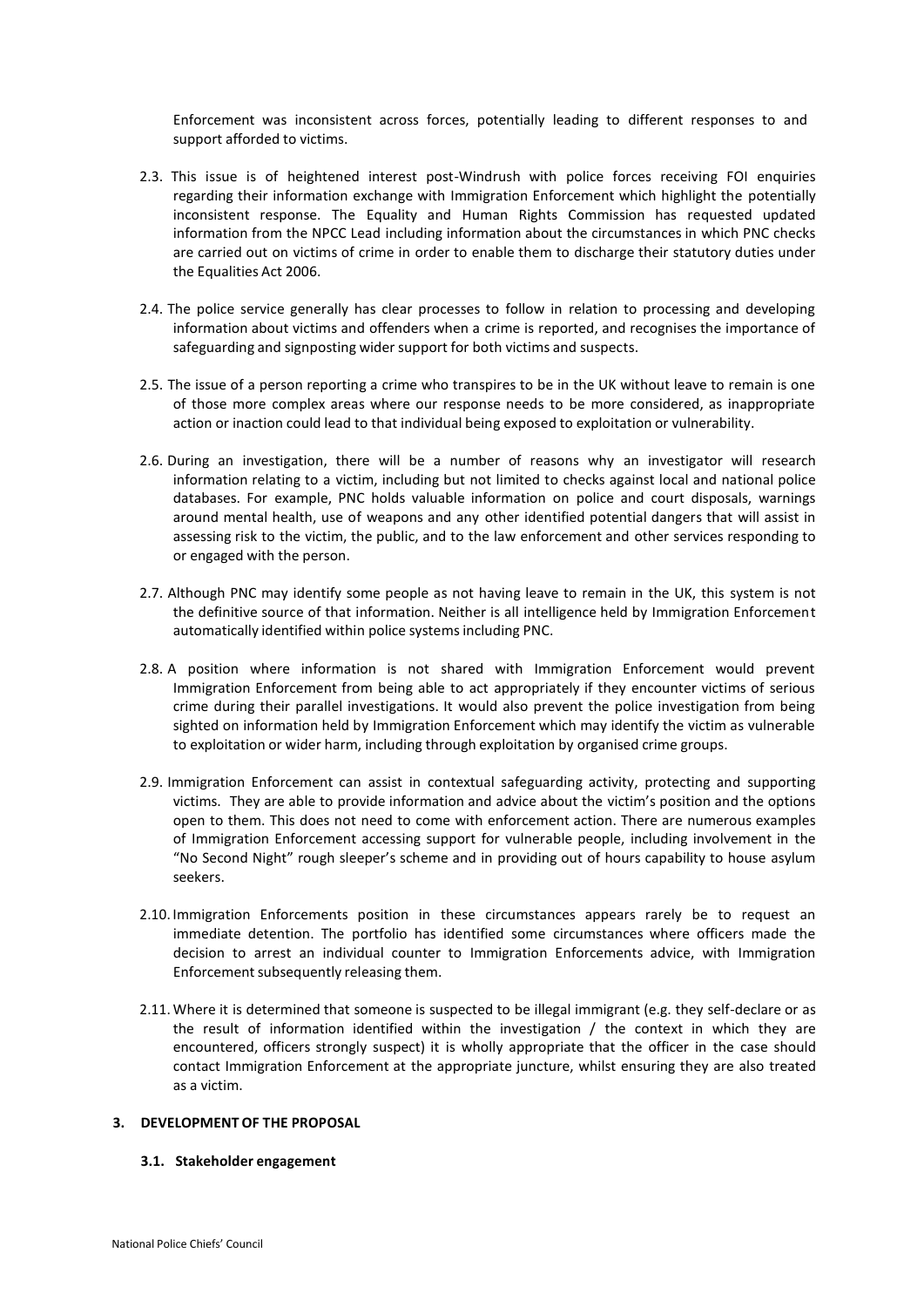- 3.1.1 Development of the position at #4 has involved shared drafts with a number of forces, scrutiny through Devon & Cornwall's Ethics Committee (which includes Independent Advisory Group members), and consultation with other NPCC Portfolios including EDHT, Vulnerability, and NCOCC Committee members. Immigration Enforcement are sighted and have helped to shape this position.
- 3.1.2 People from a wide range of nationalities (including, for example, Australia, Canada and the United States) may be in the UK illegally or without leave to remain. The position in Appendix A applies therefore to all foreign nationals and the position is intended to avoid situations of discrimination which may arise under the current mixed practices.
- 3.1.3 It is recommended that Forces agree position #4 and amend their local policies, advice and guidance to officers to reflect this.

#### **3.2. APPROVAL OF THE COORDINATION COMMITTEEE**

3.2.1. The approach within this paper has been supported by the Crime Operations Coordination Committee on the 6 September 2018.

#### **3.3. STATEMENT/DETAILS OF COST OR RESOURCE IMPLICATIONS**

3.3.1. Cost and resource implications are limited to the review and updating of local policies.

#### **4. PROPOSED POSITION**

- 4.1. In the circumstances where a person reporting a crime is also identified, potentially, as a person without leave to remain or to enter the UK, the fundamental principle **must** be for the police to first and foremost treat them as a victim.
- 4.2. It is accepted that investigators may carry out PNC or any other intelligence checks on a victim, for a range of reasons including to carry out a risk assessment to inform action to protect the victims, the publics, or law enforcement / other responding agencies safety. Intelligence research may be necessary in order to further the investigation, for example where it is unclear who the victim is and who is the perpetrator.
- 4.3. A PNC check must not be carried out solely to establish if the victim has breached immigration legislation.
- 4.4. Where police are investigating a crime, and during that investigation, whether on the initial report or subsequently, it becomes apparent that the victim is also suspected of being an illegal immigrant, it is wholly appropriate that the officer in the case should contact Immigration Enforcement at the appropriate juncture, whilst ensuring they are also treated as a victim. The police will share that information with Immigration Enforcement, but will not take any enforcement action in relation to any suspected immigration breaches.
- 4.5. The Police will share information to ensure effective safeguarding, identify potential exploitation and vulnerabilities, and allow other law enforcement agencies to manage their response to victims.
- 4.6. It is for the officer to decide if there are other circumstances that merit the detention and arrest of the person initially encountered as a victim, for example where they pose an immediate risk of harm to others.
- 4.7. On occasions, when police are called to incidents, it will not be clear whether individuals are victims or offenders. In these situations, where police have identified individuals as suspected illegal immigrants, they will treat them as victims first, taking the above advice in 4.1 above until it becomes clear that they are not a victim.